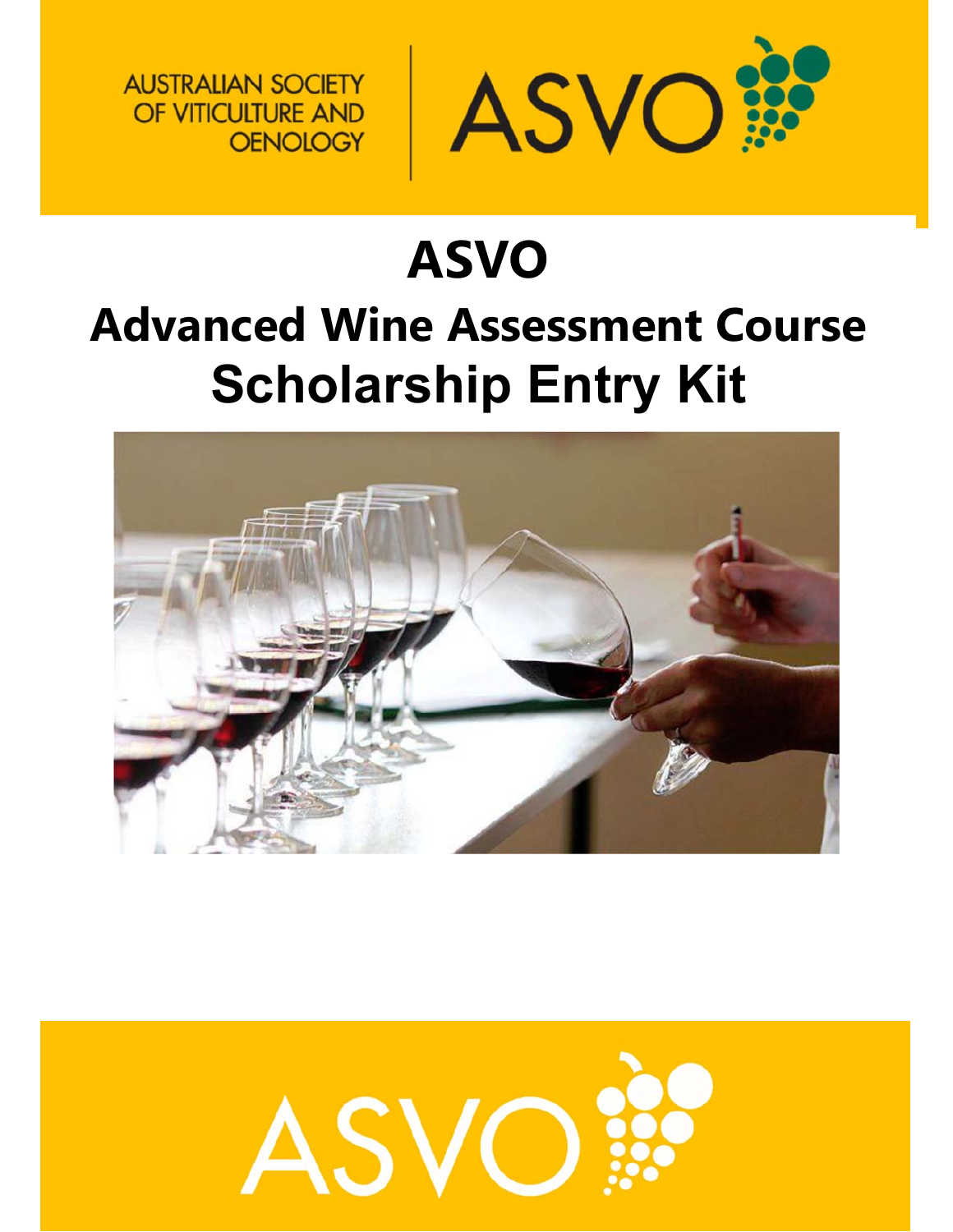

| <b>CONTENTS</b>                                  |   |
|--------------------------------------------------|---|
| OVERVIEW                                         | 2 |
| ASVO ADVANCED WINE ASSESSMENT COURSE SCHOLARSHIP | 2 |
| <b>KEY DATES</b>                                 | 2 |
| <b>ENQUIRY DETAILS</b>                           | 3 |
| <b>HOW TO ENTER</b>                              | 3 |
| <b>TERMS OF SCHOLARSHIP</b>                      | 3 |
| <b>MAKING A SUBMISSION</b>                       | 3 |
| <b>FURTHER SUBMISSION DETAILS</b>                | 4 |
| <b>ELIGIBLE ENTRIES</b>                          | 4 |
| ENTRY RECEIPT AND THE SUBSEQUENT JUDGING PROCESS | 4 |
| <b>TERMS AND CONDITIONS OF ENTRY</b>             | 5 |
| <b>ENTRY FORM</b>                                |   |

#### **OVERVIEW**

One of the major objectives of the ASVO is "to promote education in viticulture and oenology and help ensure and maintain the highest standards of quality for such educational objectives". One area of interest is the ongoing development of advanced sensory skills. Advancement of these sensory skills may be used by ASVO members in their current employment or for the purpose of becoming a future wine show judge. Ultimately, by furthering their sensory education they will be able to contribute to the wider wine industry community.

**ASVO ADVANCED WINE ASSESSMENT COURSE SCHOLARSHIP** 

The Advanced Wine Assessment Course (AWAC) Scholarship is an initiative of the ASVO with support from the Australian Wine Research institute (AWRI).

The scholarship is designed to support applicants who have the potential to become wine show judges and develop the sensory analysis capabilities and the vocabulary of Australian wine industry personnel at an elite level.

All AWAC are held at the Australian Wine Research Institute in Adelaide. AWAC is an intensive four-day course which includes approximately 40 hours of activities, with leading wine show judges, journalists and winemakers assisting in the presentation of the course. For more information please visit the AWRI web page:

http://www.awri.com.au/industry\_support/courses-seminars-workshops/awac/

#### **KEY DATES**

**Judging close:** Friday 07 June 2019

**Entries open:** Monday 04 March 2019 **Entries close:** 5pm CST, Friday 3 May 2019 **Recipient attends AWAC** AWAC 49: Monday 20 – 23 May 2019.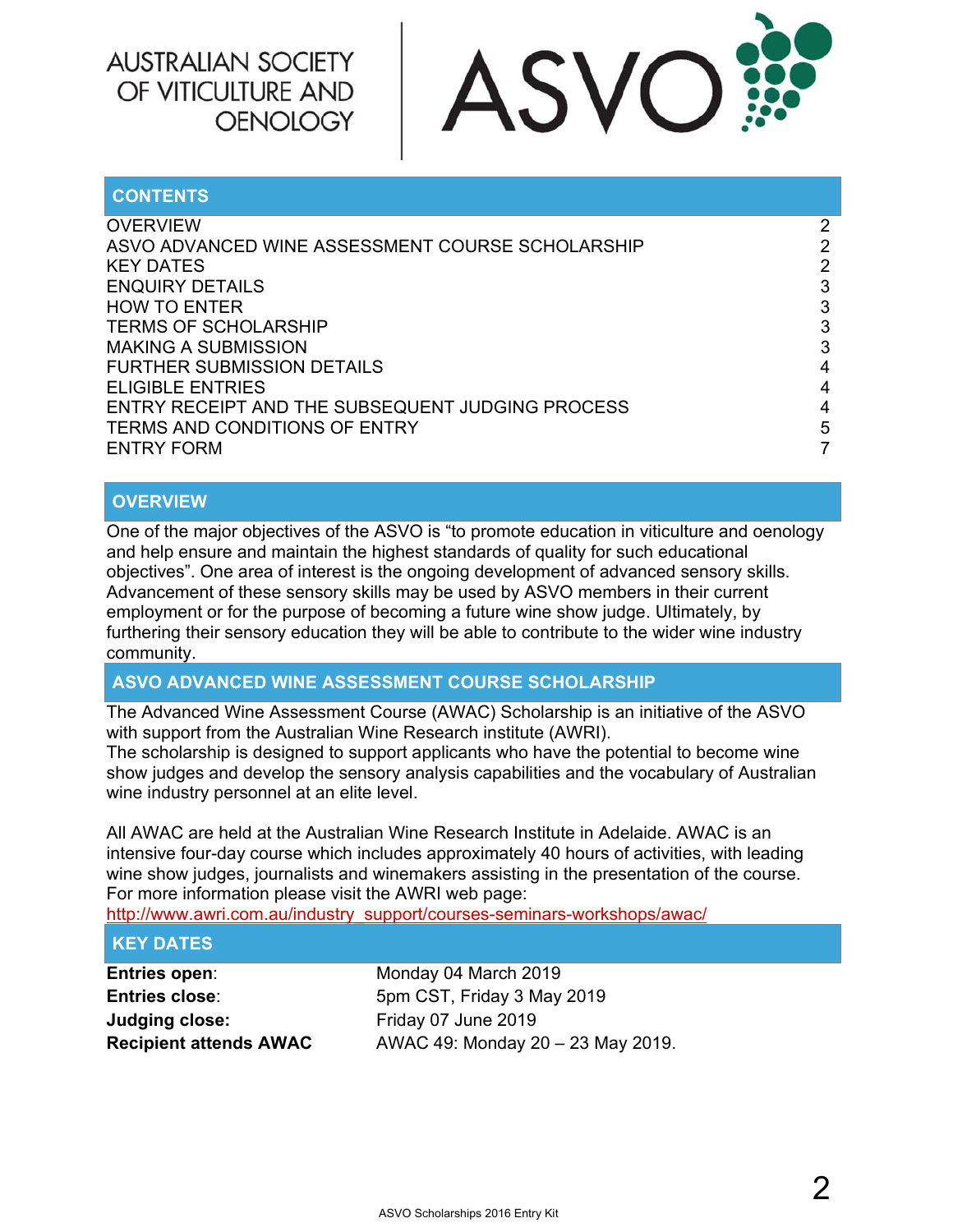

#### **ENQUIRY DETAILS**

# **Information:**

**Phone: Chris Waters +61 (0) 488 488416; or Matt Holdstock +61 8 83136629 Enquiry email: asvo@asvo.com.au** 

#### **HOW TO ENTER**

- All entries must be submitted via email. Please note the email size limit of 15MB.
- No late submissions will be accepted.
- Only one entry is to be submitted.
- Entries remain the property of ASVO and will not be returned.
- Entries are considered confidential; all judges sign confidentiality agreements.

#### **TERMS OF SCHOLARSHIP**

- 1. The scholarship provides 100% of course fees to attend the AWRI AWAC.
- 2. Scholarship recipients must attend the AWRI AWAC within 12 months of being awarded the scholarship.
- 3. The scholarship recipient will be required to cover the cost of travel associated with their attendance at the course in Adelaide.

#### **MAKING A SUBMISSION**

- Submissions will only be considered if they are submitted either online at https://asvoawardsforexcellence.wordpress.com/nominations/ or by email on the attached nomination form to: asvo@asvo.com.au
- Attachments
	- Please ensure that the total size of the email does not exceed 15 MB.
	- Please do not send any original documentation or CDs / DVDs / flash drives. These will not be returned or considered as part of a submission.
- Within the body of the email, please detail:
	- The relevant Scholarship.
	- The basic content of the entry.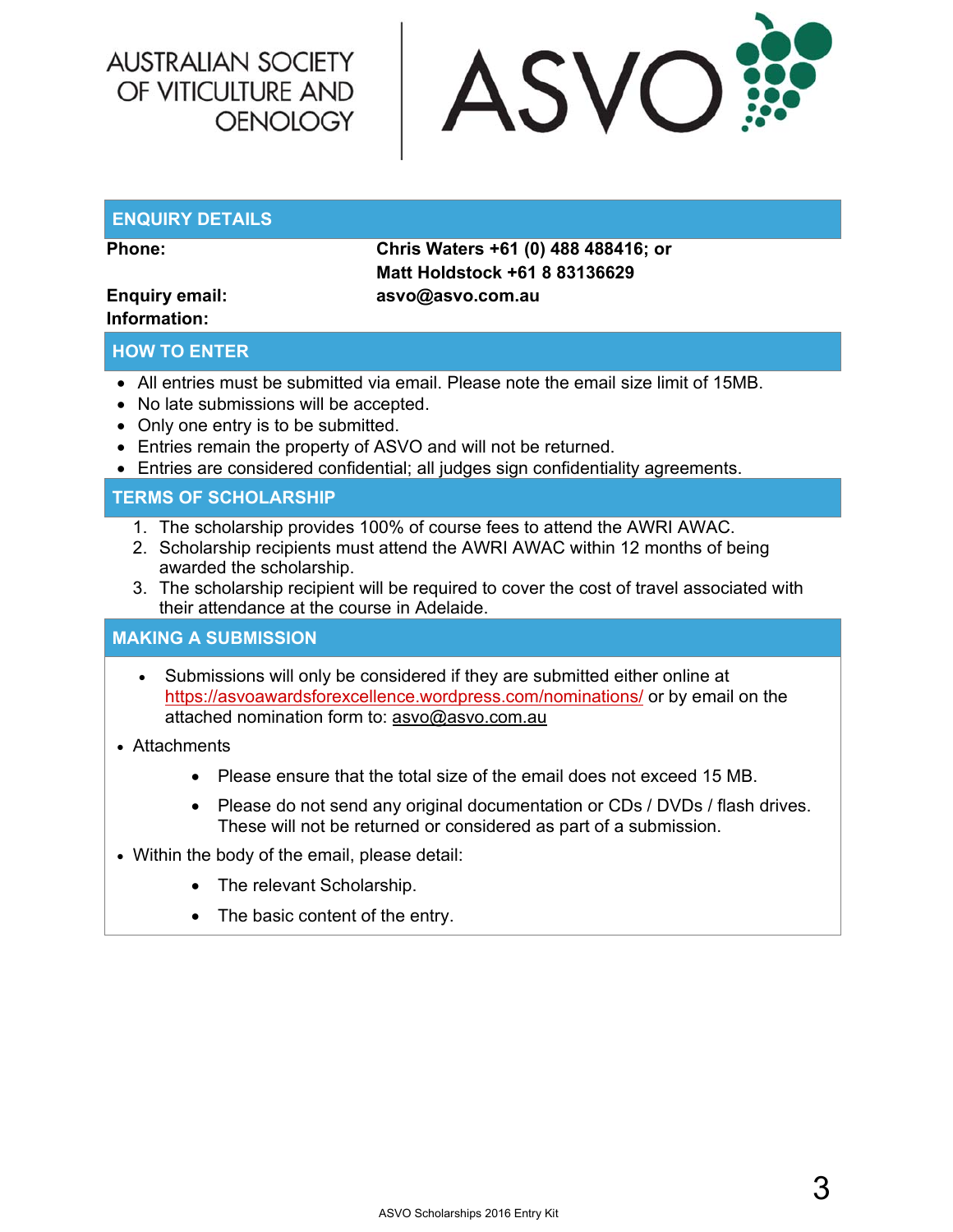

| <b>FURTHER SUBMISSION DETAILS</b>                       |                                                                                                                                           |                                                                                             |  |  |
|---------------------------------------------------------|-------------------------------------------------------------------------------------------------------------------------------------------|---------------------------------------------------------------------------------------------|--|--|
|                                                         | <b>FORMAT</b>                                                                                                                             | <b>DETAILS</b>                                                                              |  |  |
| <b>Entry Form</b>                                       | • Please complete the Entry Form<br>and submit as an email<br>attachment.<br>• Main Body: total of 800 words<br>across all four criteria. | • Refer to the details for eligibility and<br>entry criteria.                               |  |  |
| <b>Supporting</b><br><b>Documents</b><br>(if required). | • Submit as email attachments<br>(named and numbered).                                                                                    | • This may include proof, statistics,<br>media coverage, graphs and<br>illustrative photos. |  |  |

#### **ELIGIBLE ENTRIES**

- To be eligible for the ASVO AWAC Scholarship entrants must be financial ASVO members at the date of the submission.
- Members may self-nominate or be nominated by a third party.
- Entrants who are nominated by a third party must agree to the nomination.

#### **ENTRY RECEIPT AND THE SUBSEQUENT JUDGING PROCESS**

- The scholarship recipient will be selected by panels of independent judges.
- The scholarship recipient may be asked to provide further PR material including a relevant video, footage or high resolution imagery for use in public relations activities.
- The scholarship recipient will be announced at the Awards ceremony (date to be announced)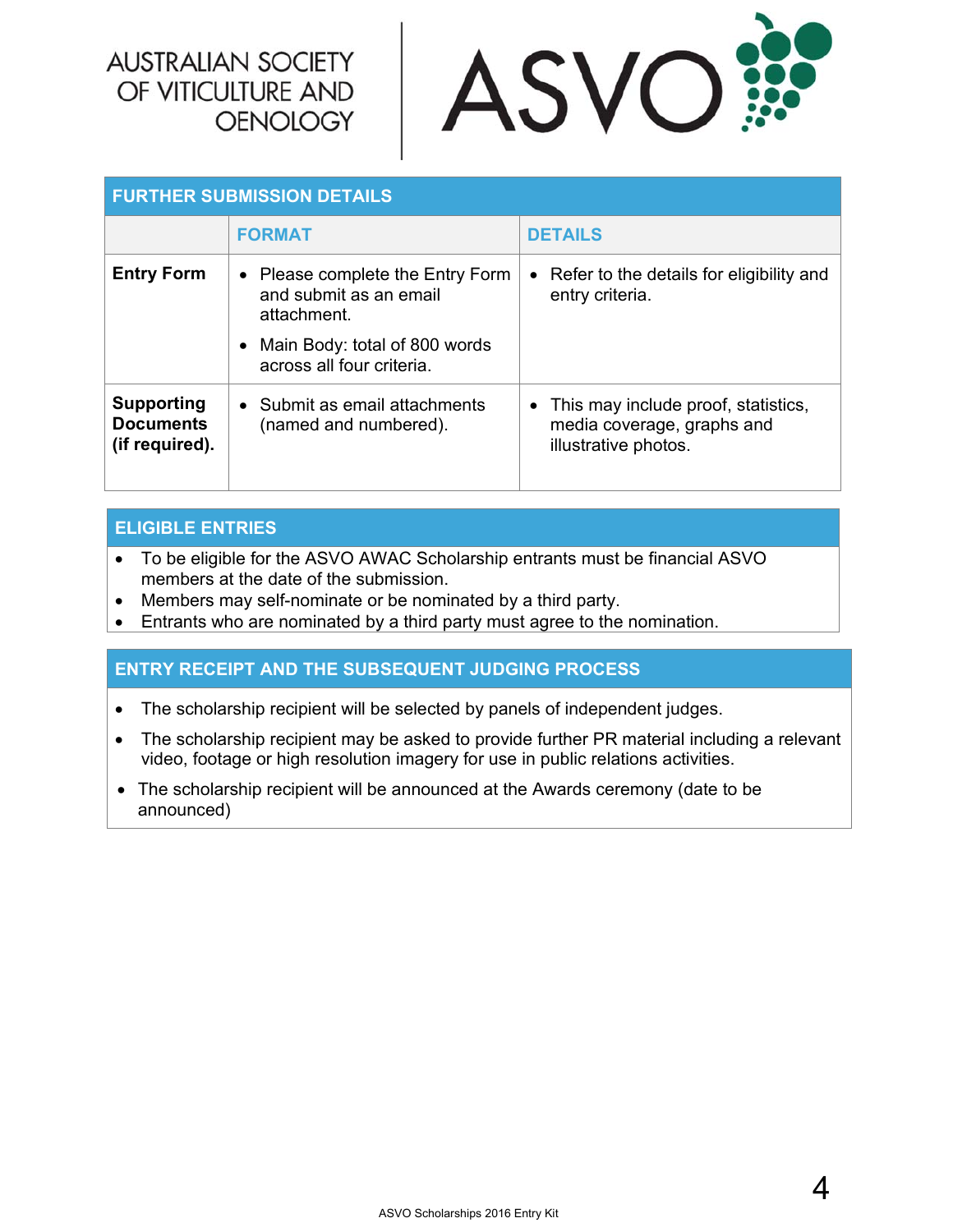

#### **TERMS AND CONDITIONS OF ENTRY**

- 1. The information and instructions in this Entry Kit form part of these Terms and Conditions. By submitting an Entry, Entrants agree to be bound by these Terms and Conditions.
- 2. Entries become the property of ASVO and will not be returned.
- 3. Entries must be submitted in accordance with the Entry Kit, including format, content, lodgement method and closing time. Illegible, incomplete, late or non-compliant Entries are invalid and will not be accepted.
- 4. Entrants warrant that the information in the Entry and attachments is to the best of their knowledge true and correct, and does not contain any defamatory or offensive content or infringe third party intellectual property rights and that they will notify ASVO of any changes to the information and any circumstances that may affect the Entry. ASVO reserves the right to verify the validity of Entries and may disqualify an Entrant or an Entry if it discovers or determines that an Entry does not comply with these Terms and Conditions, an Entrant has provided dishonest or incorrect information in its Entry or that an Entry contains defamatory or offensive content or infringes third party intellectual property rights.
- 5. ASVO employees and their immediate families and ASVO's contractors associated with the Scholarships are not eligible to submit Entries.
- 6. Entrants must carry on business in Australia and demonstrate that the activities and results associated with the Entry subject are within Australia. Entrants must comply with the eligibility criteria in the Entry Kit.
- 7. Entrants may only submit one Entry per category.
- 8. Eligibility of Entries and the awarding of the Scholarship are solely within ASVO's discretion. In the case of disputes regarding the Scholarship, ASVO's decision is final and no correspondence will be entered into. ASVO reserves the right to change the category or eligibility of a Scholarship. ASVO's failure to enforce any of its rights at any stage does not constitute a waiver of those rights.
- 9. ASVO, its partners, sponsors, judges, staff and contractors shall not be held liable for any reason whatsoever resulting from its adjudication in good faith of Entries made in any of the Scholarships.
- 10. If the Scholarships are interfered with in any way, are not capable of being conducted as reasonably anticipated due to any reason beyond ASVO's reasonable control or where ASVO is required or directed to do so by the ASVO Board of Directors, ASVO reserves the right, in its sole discretion and to the fullest extent permitted by law, to modify, suspend, terminate or cancel the Scholarships. Where ASVO reasonably believes any changes will have a negative impact, ASVO will use reasonable endeavours to provide Entrants with up to two weeks prior written notice.
- 11. Entrants agree that if they are a finalist in the Scholarships, they will have a representative attend the Scholarships event to receive the Scholarships in the event that they win.
- 12. ASVO may require the finalists and recipients of the Scholarships to participate in marketing and promotional activities, including but not limited to media exposure and promotion of future Scholarships without any payment or other compensation. If requested, finalists and recipients will provide all reasonable assistance and cooperation to ASVO in the preparation of case studies and other material or promotion of the Scholarships or ASVO's use generally.
- 13. Recipients and finalists may promote themselves as recipients or finalists of the Scholarships (as applicable) by use of the Scholarships logo in accordance with ASVO's directions and guidelines.
- 14. Entrants acknowledge that ASVO is subject to the *Freedom of Information Act 1982*. If a Freedom of Information request is made, ASVO will consult with the Entrant before any decision is made to release the Entry or supporting documentation.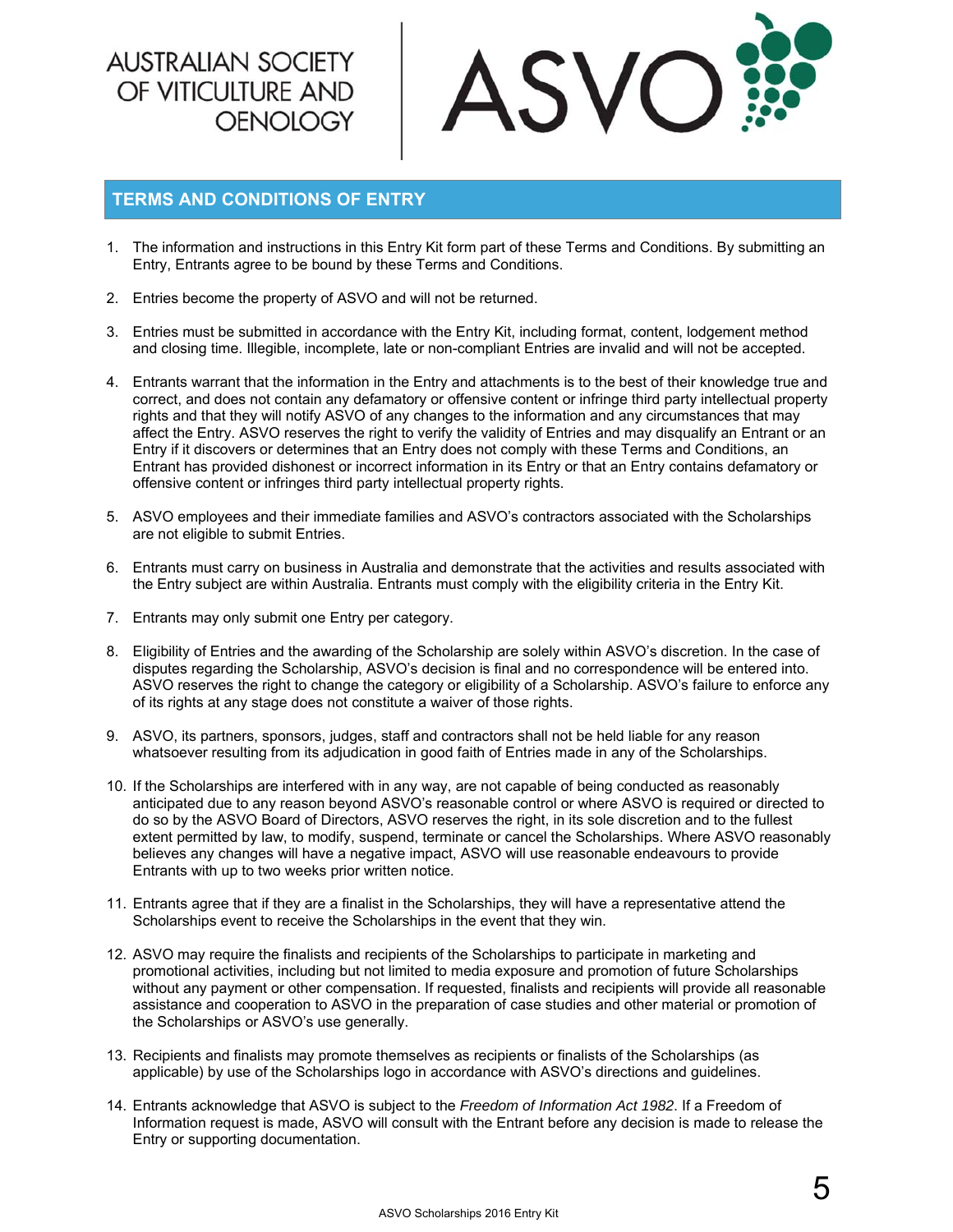- 15. Entrants agree that ASVO may contact them during and after the awarding of the Scholarship to seek information or comments about the Entrants. Entrants acknowledge that ASVO may refer Entries to external experts or other Government Departments for assessment, reporting or advice. Entrants acknowledge that ASVO collects; uses and discloses their personal information as specified in the Awards website and the Entry Kit, in order to process Entries and in accordance with Privacy Guidelines.
- 16. ASVO may use, modify, adapt, publish and reproduce the intellectual property (except for any confidential information) in Entries (including any material provided by Entrants in support of Entries at any time) in connection with the ASVO Awards or the broader general objectives of ASVO. Entrants warrant that (except where certain information is identified as confidential) Entries do not contain any confidential information. Entrants also warrant that they hold all necessary rights, consents and permissions to provide any personal information (including images of people) and to licence the intellectual property contained in their Entries on the terms set out in this clause. For the avoidance of doubt, the licence given by Entrants pursuant to this clause does not extend to any of the Entrants' background intellectual property that led to the making of the Entry itself.
- 17. Entrants are required to declare all actual or potential conflicts of interest in their Entry and advise ASVO immediately if they become aware of any conflict of interest that arises subsequently.
- 18. ASVO accepts no responsibility for late, lost or misdirected Entries or for any technical difficulties or periods of unavailability of the Awards website.
- 19. ASVO shall not be liable for any loss or damage whatsoever (including but not limited to direct or consequential loss) or for any personal injury suffered or sustained, whether in contract, tort (including negligence), breach of statutory duty, or otherwise, in connection with the conduct of the Scholarships except for any liability which cannot be excluded by law.
- 20. Entrants must not do anything that may damage, bring into disrepute or ridicule ASVO's name, messages or reputation, or attract public or media attention which may be prejudicial or otherwise detrimental to ASVO's name, messages or reputation. In particular, Entrants must ensure compliance with all equal employment, occupational health and safety and environmental laws.
- 21. While all care has been taken in preparing the Entry Kit, ASVO does not warrant the accuracy of the Entry Kit and accepts no liability for any deficiency within the Entry Kit.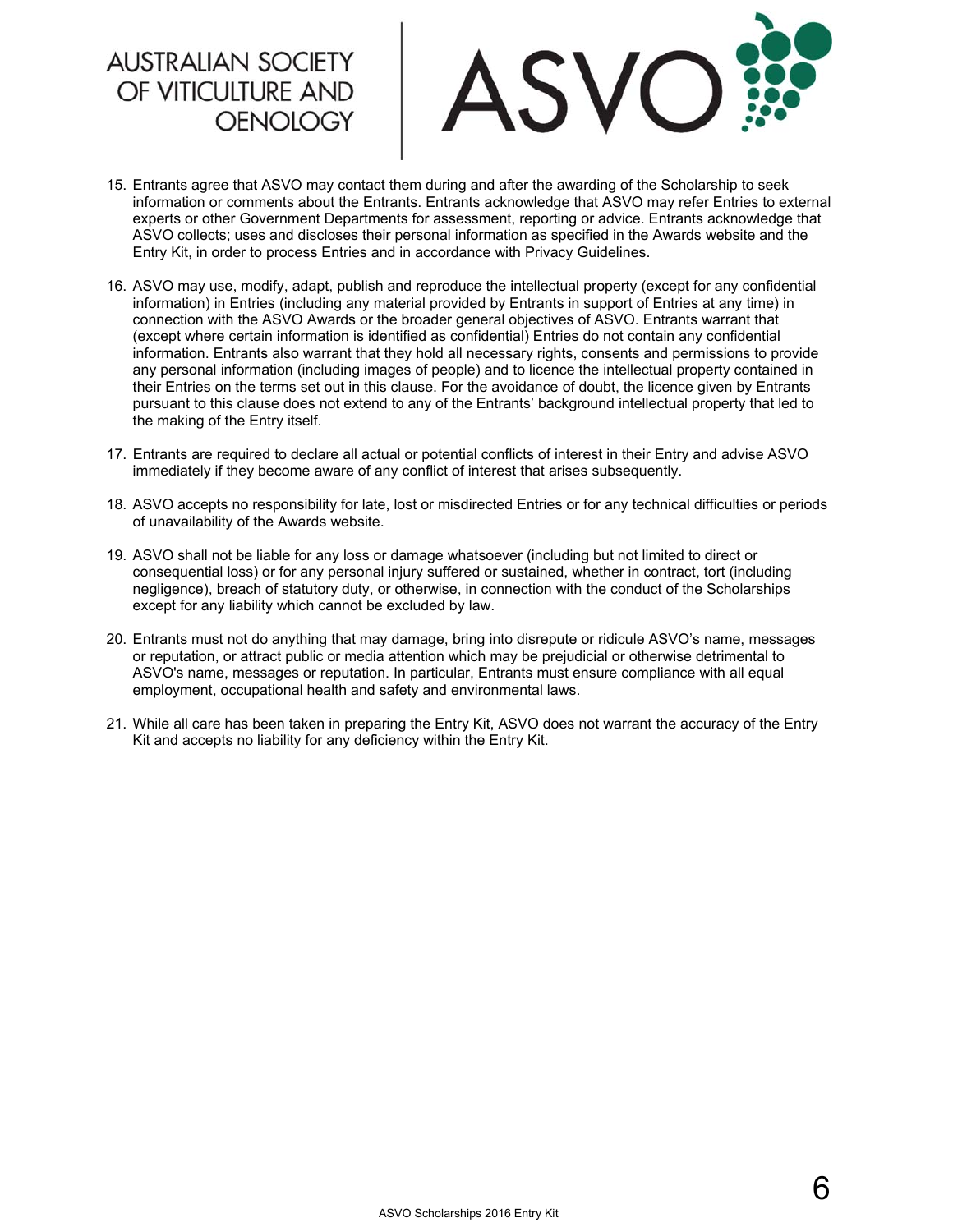

#### **ENTRY FORM**

#### **PRIMARY CONTACT DETAILS**

*This is the primary contact person for which any correspondence regarding the entry submission will be contacted by the Scholarships organisers.* 

*Please include title, full name, and position in organisation (if applicable)*

| <b>Name</b>                                |  |
|--------------------------------------------|--|
| Company                                    |  |
| <b>Address</b>                             |  |
| <b>City/Town</b>                           |  |
| <b>State</b>                               |  |
| <b>Post Code</b>                           |  |
| Contact phone number(s)<br><b>Landline</b> |  |
| <b>Mobile</b>                              |  |
| <b>Email address</b>                       |  |

7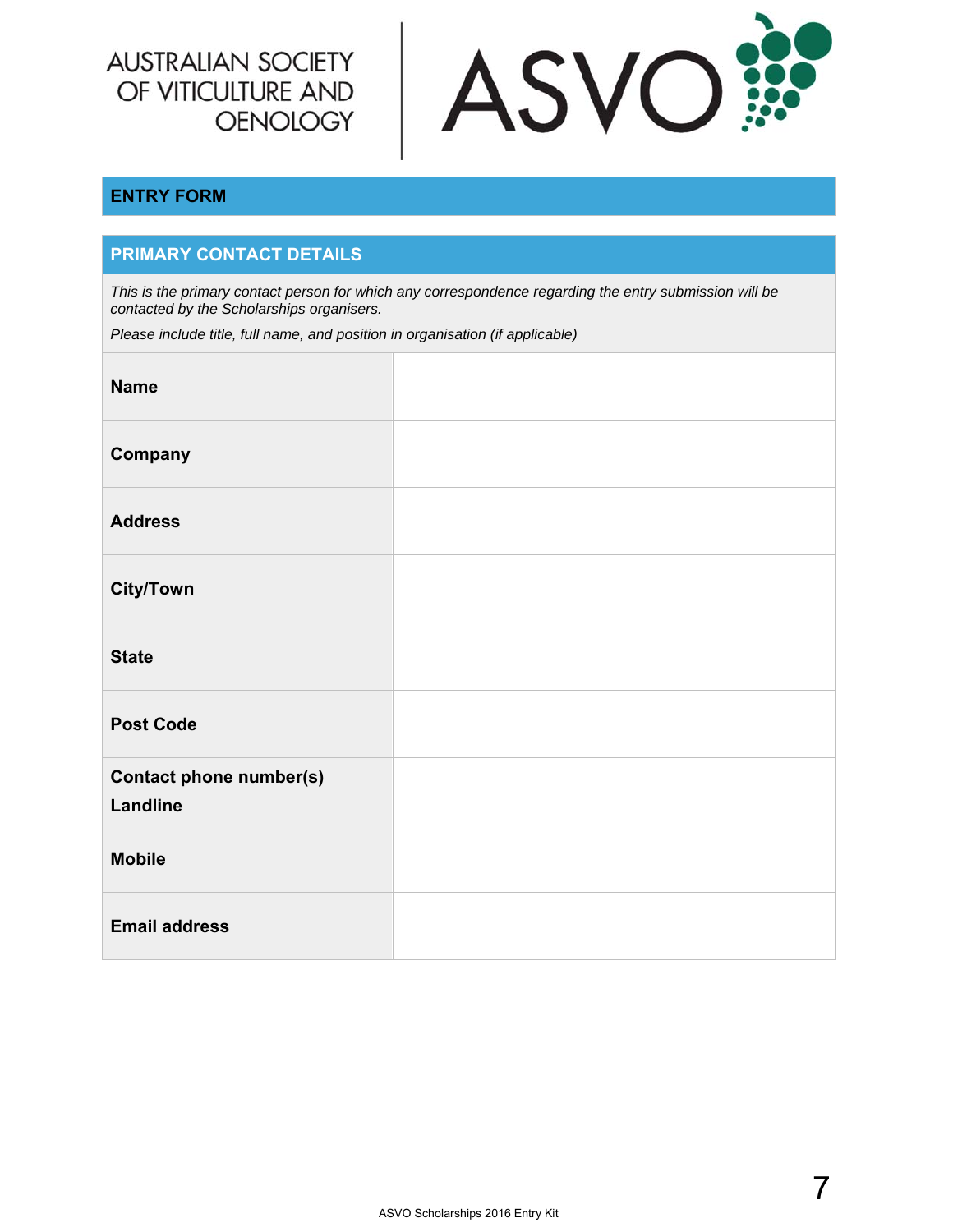

#### **ENTRY DETAILS**

| 1. What best describes your current<br>role / employment? | $\square$ Winemaker<br>$\Box$ Viticulturist |
|-----------------------------------------------------------|---------------------------------------------|
|                                                           | $\Box$ Wine educator                        |
|                                                           | $\square$ Wine researcher                   |
|                                                           | $\Box$ Wine production / analysis           |
|                                                           | $\Box$ Wine marketing / sales               |
|                                                           | Other                                       |

|--|

| 3. Please indicate any previous    |  |
|------------------------------------|--|
| formal wine sensory training and / |  |
| or sensory professional            |  |
| development                        |  |
|                                    |  |

| Please indicate the number of<br>4.<br>wine shows that you have<br>previously judged at: | None<br>l 11   |
|------------------------------------------------------------------------------------------|----------------|
|                                                                                          | $\Box$ 2-5     |
|                                                                                          | $\square$ 6-10 |
|                                                                                          | $\square$ >10  |
|                                                                                          |                |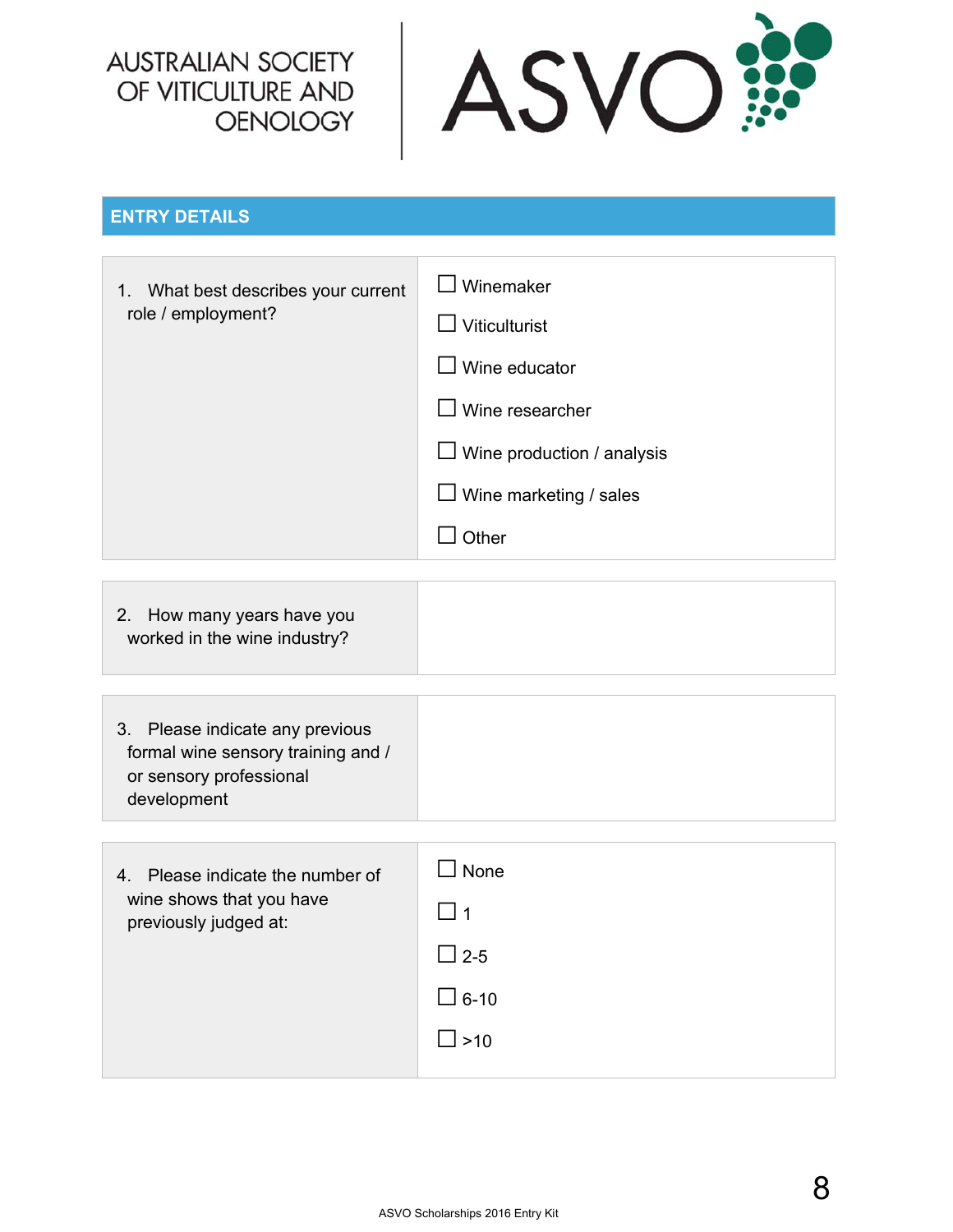

#### **MAIN BODY OF ENTRY**

- **Word limit: 800 words in total across all four criteria.**
- **1.** Provide a brief outline of how wine sensory assessment is an important aspect of your current role in the Australian wine industry (limit 200 words):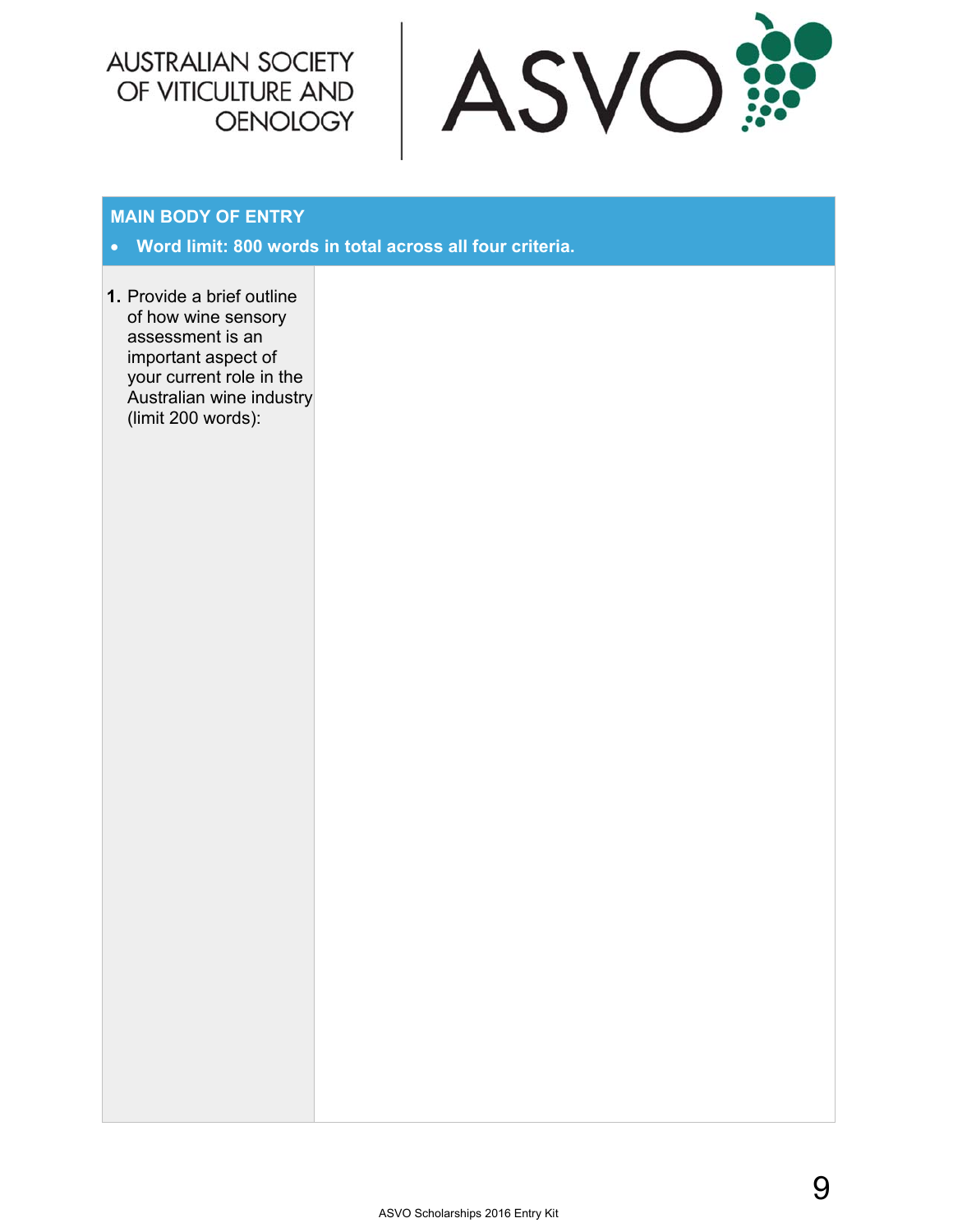

**2.** In light of question 1, describe how this ASVO scholarship will add value to your business or local industry in the future and your plans after attending the Advanced Wine Assessment Course (limit 200 words):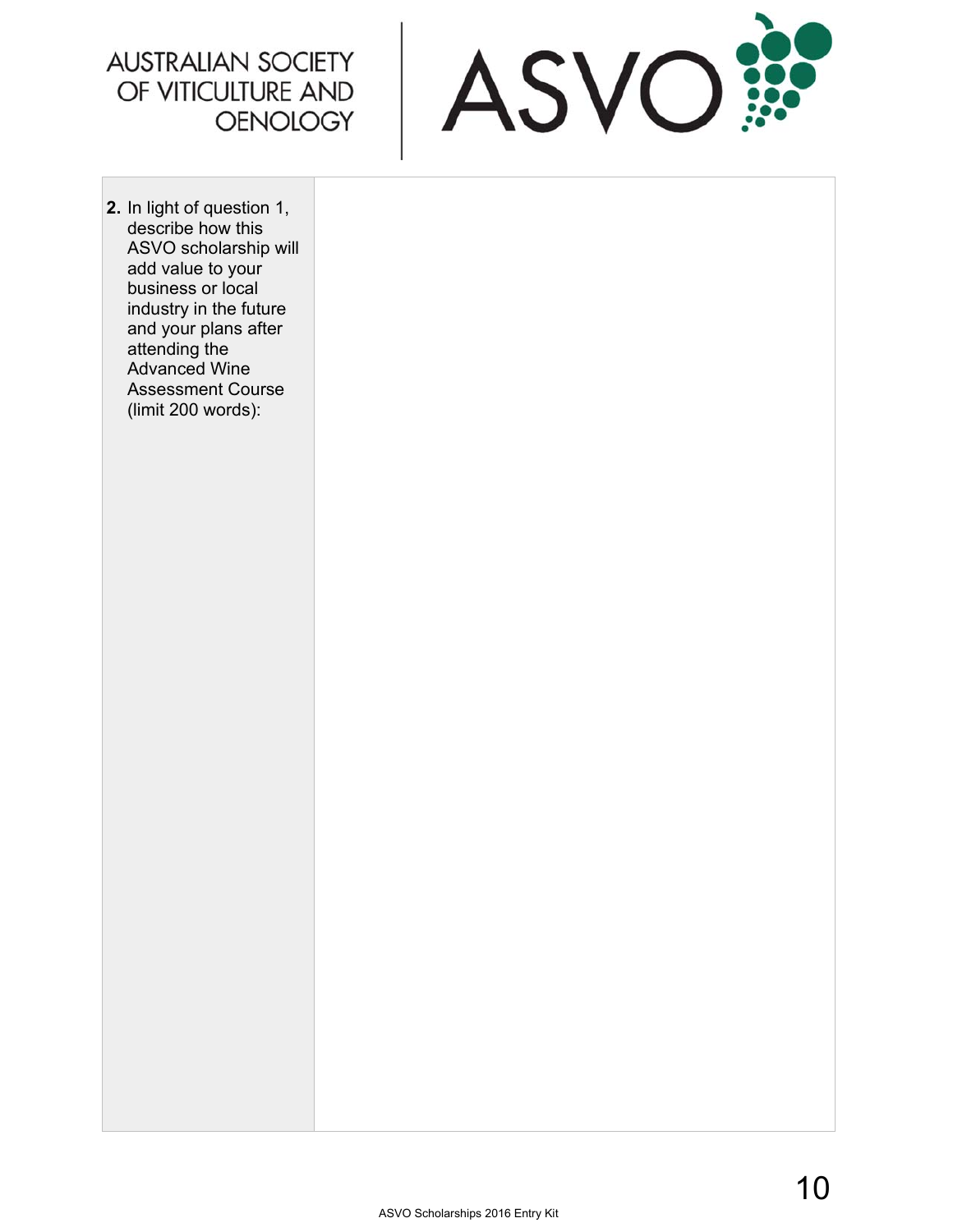



**3.** Outline briefly how you currently contribute to the wider Australian wine industry or your local community (limit 200 words):